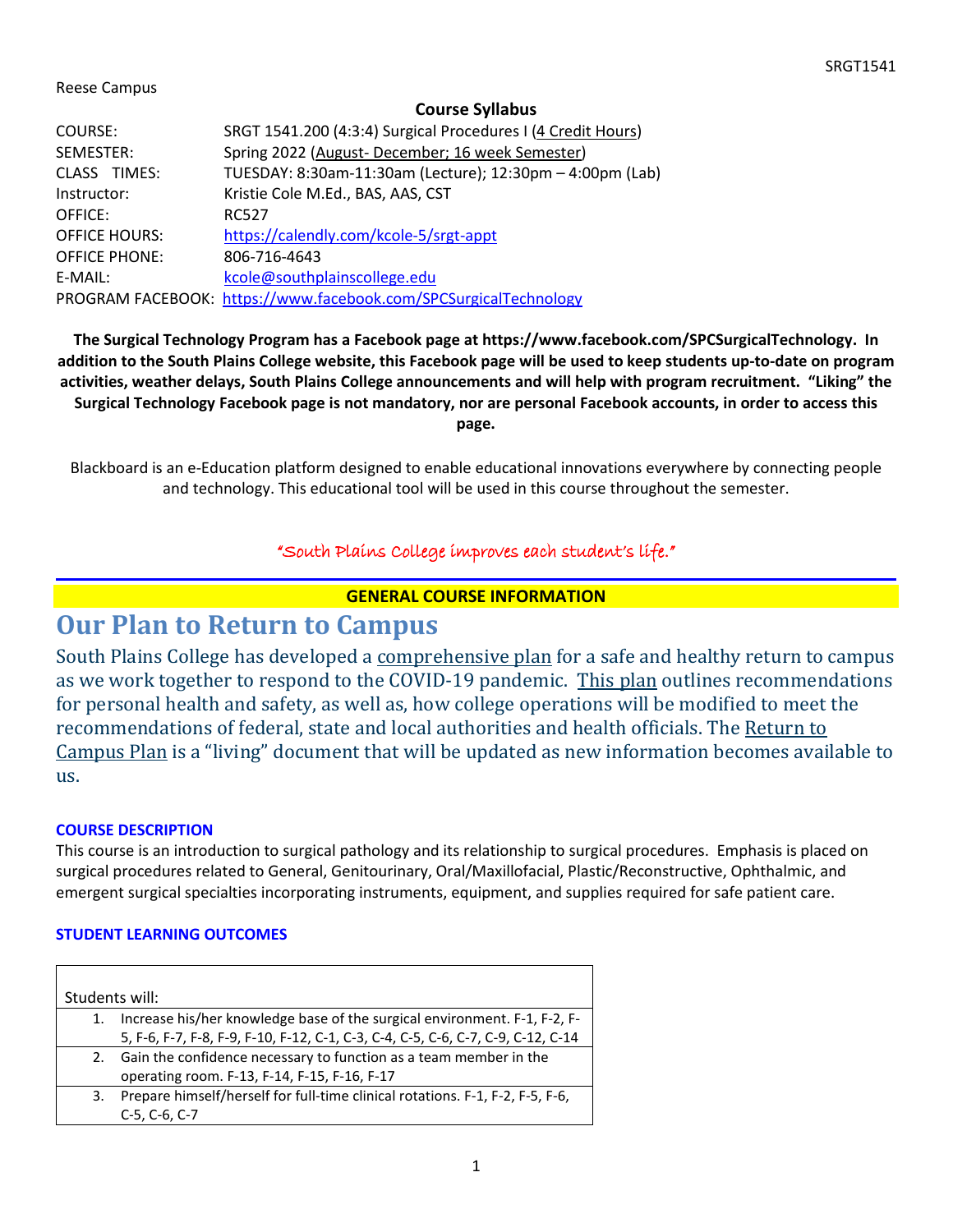4. Demonstrate basic knowledge of aseptic technique. F-1, F-2, F-5, F-6, F-7, F-8, F-9, F-10, F-11, F-12, F-13, F-16, F-17

#### **COURSE OBJECTIVES –**

#### **The Cognitive Domain Objectives:**

- Identify his or her role in the operating room as a surgical technologist
- Identify the various members of the surgical team
- Know how the OR interacts with other departments in the hospital
- Know how to provide a safe environment for surgical patient care
- Know and understand infection control
- Identify anatomical structures of the human body
- Identify medications and their uses in surgery
- Distinguish among sterile, non-sterile, and aseptic
- Describe the process to perform sponge, needle, instrument, and sharp counts correctly
- Describe safe techniques for handling tissues
- Describe basic parts of the laser chamber
- List the components of a robotic surgical system
- Identify basic laboratory tests and indications
- List specific abdominal incisions
- List the different types of hernias
- Identify the structure of the heart
- List various restrictions related to operating room attire
- List the principles of aseptic technique

#### **The Psychomotor Domain Objectives:**

- Apply theory to practice in lab and Clinical settings
- Identify and utilize basic surgical instrumentation along with OR equipment
- Care for surgical instruments properly
- Assist in positioning and draping the surgical patient
- Practice the rules of aseptic technique
- Demonstrate the surgical hand scrub correctly
- Demonstrate aseptic technique for donning gown and gloves
- Demonstrate proper technique for donning sterile gloves using open glove technique
- Demonstrate the correct set up for a surgical case
- Demonstrate methods of opening surgical supplies correctly
- Identify and demonstrate safety precautions followed in laser surgery
- Demonstrate how to set up and maintain the endoscopic light source
- Describe the basic set up for endoscopic instruments
- Demonstrate the proper care for endoscopic instruments and equipment
- Locate the anatomy involved in inguinal hernias
- Demonstrate the set up for a breast biopsy
- Demonstrate proper draping of the patient for perineal surgery
- Demonstrate proper operating room attire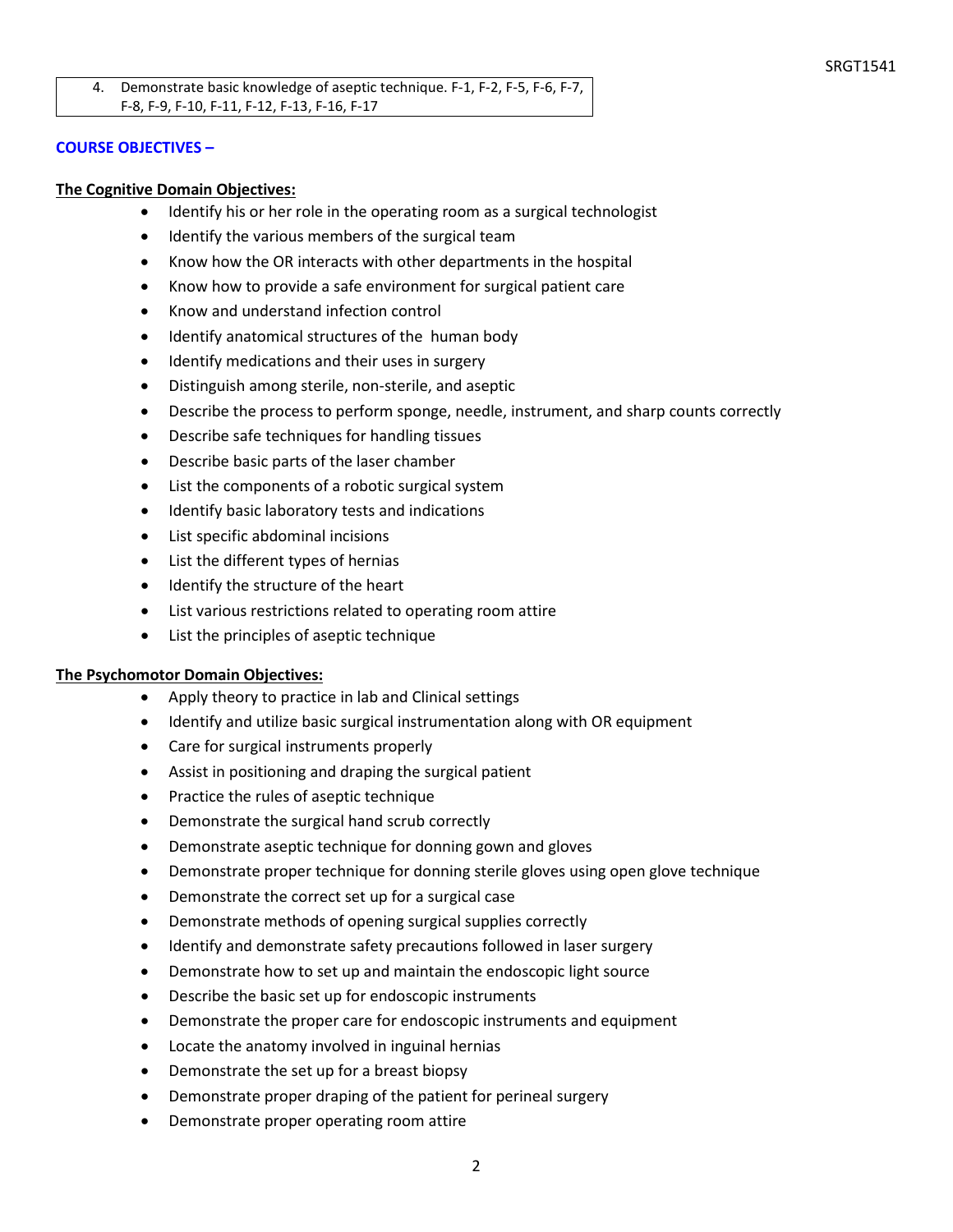SRGT1541

- List the rules of aseptic technique
- Demonstrate the surgical hand scrub correctly
- Demonstrate removing gown and gloves using aseptic technique
- Demonstrate removal of contaminated gloves from another person

#### **The Affective Domain Objectives:**

- Determine moral, ethical, and legal responsibilities
- Discuss the rationale for practicing aseptic technique
- Discuss surgical conscience
- Discuss the characteristics of laser energy
- Discuss and compare classifications of lasers
- Describe the preoperative preparation of equipment for endoscopic procedures
- Discuss the potential benefits of robotic technology
- Discuss proper precautions associated with radiation studies
- Discuss the role of the surgical technician during intraoperative emergency situations
- Discuss the purpose of mesh used for hernia repair
- Discuss instrumentation used for hernia repair
- Discuss instrumentation used for breast surgeries
- Discuss instruments and equipment required in a hysteroscopic procedure
- Discuss the importance of maintaining aseptic technique during vaginal procedures
- Discuss proper hand washing between surgical hand scrub
- Discuss surgical conscience

### **OUTCOMES ASSESSMENT METHODS**

Assessment methods for this course are both formative and summative.

### **Formative assessments include**:

- Discussions
- Quizzes
- Unit exams
- Classroom

### **Summative assessment will be**

• A comprehensive final exam.

### **ACADEMIC INTEGRITY**

It is the aim of the faculty of South Plains College to foster a spirit of complete honesty and a high standard of integrity. The attempt of any student to present as his or her own any work which he or she has not honestly performed is regarded by the faculty and administration as a most serious offense and renders the offender liable to serious consequences, possibly suspension.

**Cheating** - Dishonesty of any kind on examinations or on written assignments, illegal possession of examinations, the use of unauthorized notes during an examination, obtaining information during an examination from the textbook or from the examination paper of another student, assisting others to cheat, alteration of grade records, illegal entry or unauthorized presence in the office are examples of cheating. Complete honesty is required of the student in the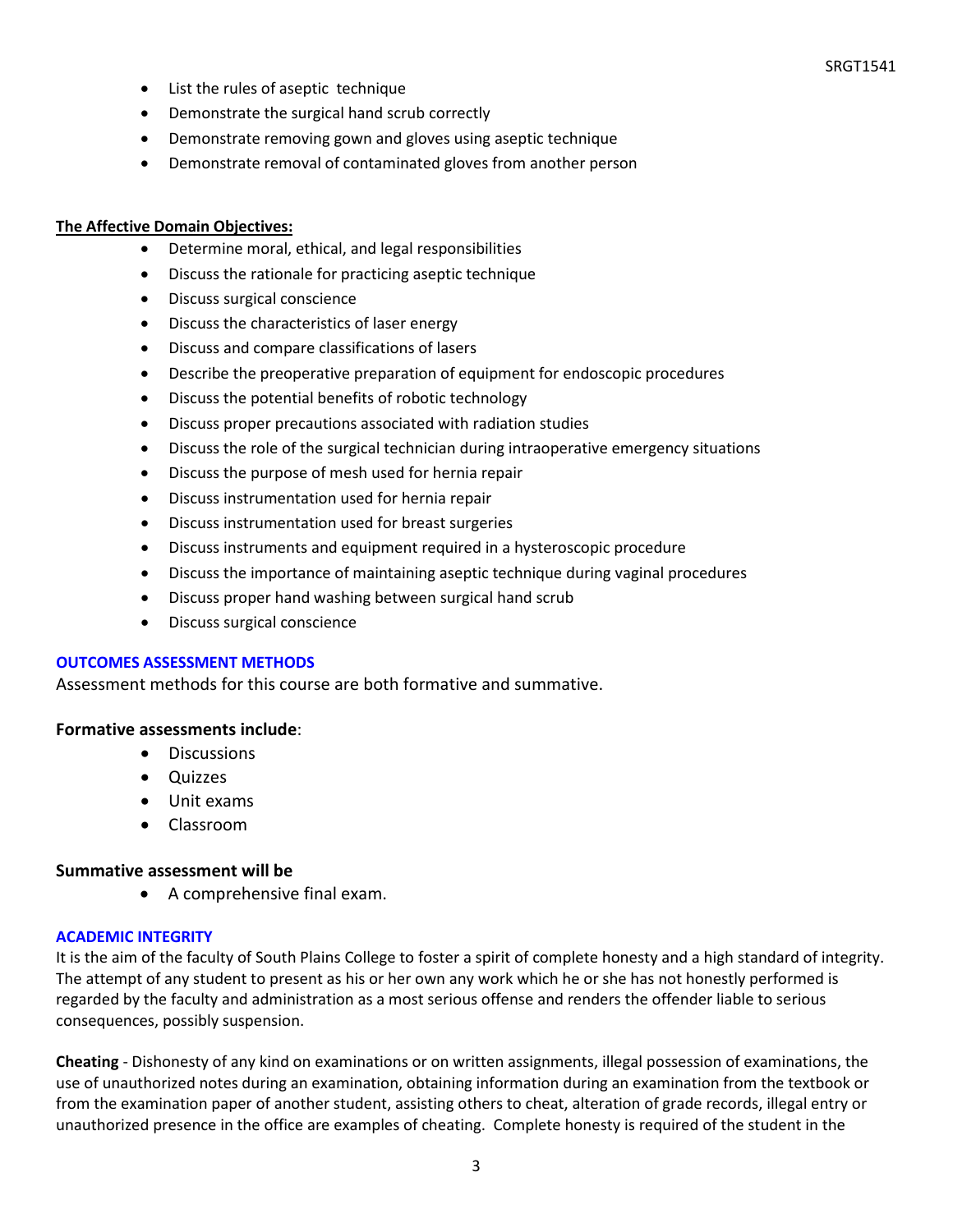presentation f any and all phases of coursework. This applies to quizzes of whatever length, as well as final examinations, to daily reports and to term papers.

**Plagiarism** - Offering the work of another as one's own, without proper acknowledgment, is plagiarism; therefore, any student who fails to give credit for quotations or essentially identical expression of material taken from books, encyclopedias, magazines and other reference works, or from themes, reports or other writings of a fellow student, is guilty of plagiarism.

#### **SCANS and FOUNDATION SKILLS**

Refer also to Course Objectives. SCANS and Foundation Skills attached.

#### **VERIFICAION OF WORKPLACE COMPETENCIES -**

This course does not include a Capstone Component.



### **SPECIFIC COURSE INFORMATION**

1. Surgical Technology for the Surgical Technologist: A Positive Care Approach, 5th ed., AST (**Text**) and MindTap

#### **METHODS OF TEACHING**

- Lecture
- PowerPoint Presentations
- Question and Answer
- Review
- Quizzes
- **Examinations**
- Demonstrations
- Role Playing
- Homework MindTap

#### **ATTENDANCE POLICY**

Class attendance is mandatory. Students are allowed three (3) absences and will be administratively withdrawn on the fourth  $(4<sup>th</sup>)$  absence. A tardy will be given if the student is not present for class or lab within 5 minutes of the beginning of the class period. Two (2) tardies equal one (1) absence. If a student misses more than 30 minutes of any class session, an absence will be given for the day.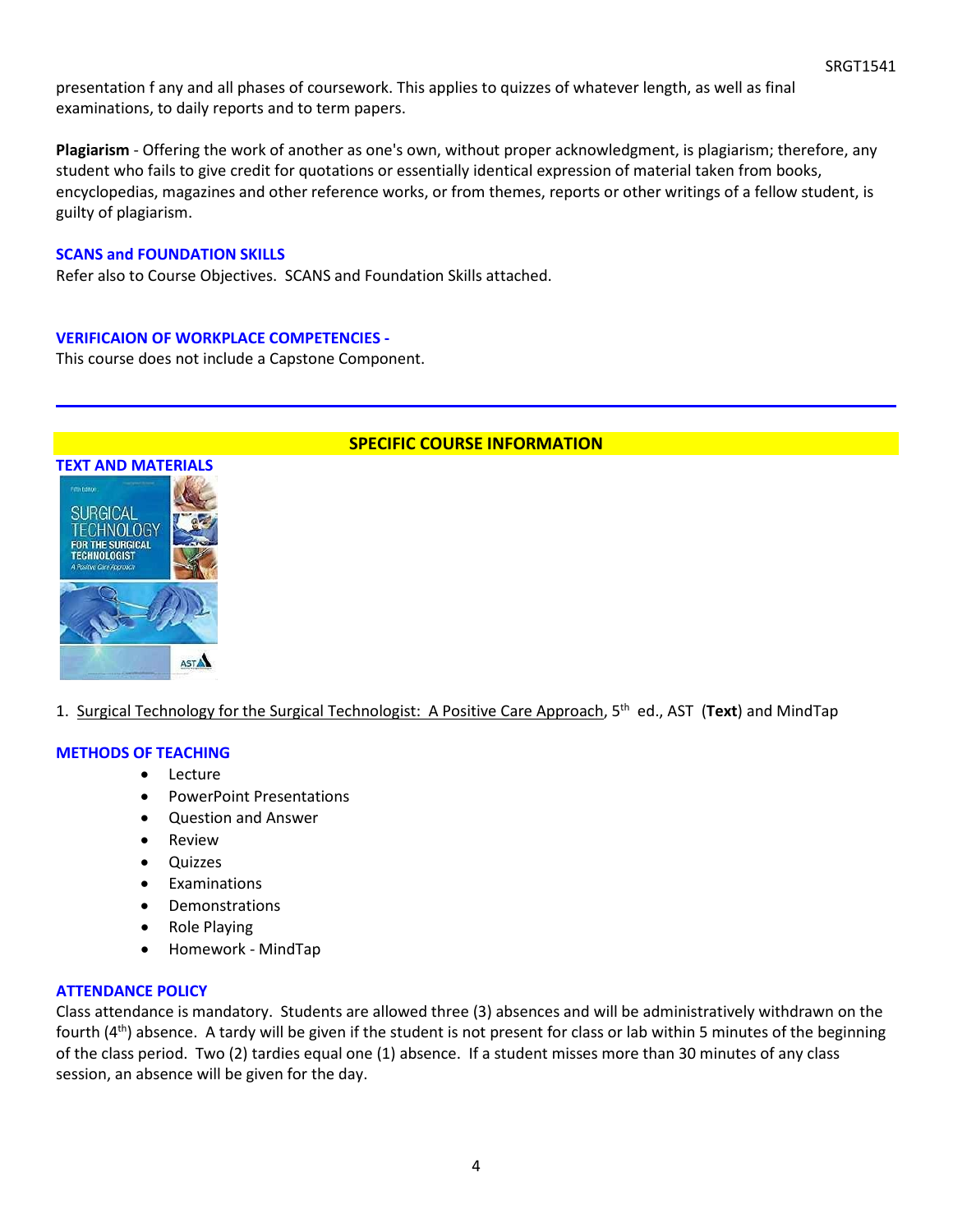**Due to the importance of medical information being taught, the instructor of this course defines excessive absences as upon missing the 4th class day (or having equivalent tardies) in a course section. A student who meets this criteria will be administratively dropped from the course by the instructor.** 

- Tardies: (Definition): arriving any time after the class has started or not returning from an approved break after class has started.
- Two tardies will be considered missing one class day and counted as such.
- **Work schedule** is **not** an excuse for missing class.
- Any exceptions to this policy must be discussed on an individual basis with the course instructor and the Surgical Technology Program Director. (i.e. – student hospitalization, immediate family member death, etc.)

## **Class Attendance**

Students are expected to attend all classes in order to be successful in a course. The student may be administratively withdrawn from the course when absences become excessive as defined in the course syllabus.

When an unavoidable reason for class absence arises, such as illness, an official trip authorized by the college or an official activity, the instructor may permit the student to make up work missed. It is the student's responsibility to complete work missed within a reasonable period of time as determined by the instructor. Students are officially enrolled in all courses for which they pay tuition and fees at the time of registration. Should a student, for any reason, delay in reporting to a class after official enrollment, absences will be attributed to the student from the first class meeting.

Students who enroll in a course but have "Never Attended" by the official census date, as reported by the faculty member, will be administratively dropped by the Office of Admissions and Records. A student who does not meet the attendance requirements of a class as stated in the course syllabus and does not officially withdraw from that course by the official census date of the semester, may be administratively withdrawn from that course and receive a grade of "X" or "F" as determined by the instructor. Instructors are responsible for clearly stating their administrative drop policy in the course syllabus, and it is the student's responsibility to be aware of that policy.

It is the student's responsibility to verify administrative drops for excessive absences through MySPC using his or her student online account. If it is determined that a student is awarded financial aid for a class or classes in which the student never attended or participated, the financial aid award will be adjusted in accordance with the classes in which the student did attend/participate and the student will owe any balance resulting from the adjustment.

## **ASSIGNMENT POLICY**

The student is responsible for being prepared for class, which includes but is not limited to reading the assigned chapters and/or pages from the textbook. In some instances, information from the reading assignments not covered during class may be included on an exam.

**GRADING POLICY -** Grades in this course will be determined using the following criteria:

The course grade will be determined by a combination of major exams, class and individual assignments, quizzes, lab activities, and a comprehensive final exam. Exam dates will be announced. The following guidelines will be followed regarding exams:

- 1. The student is expected to complete the exam at the scheduled time. Make-up exams will not be given.
- 2. Late assignments will not be accepted.
- 3. The final exam is comprehensive.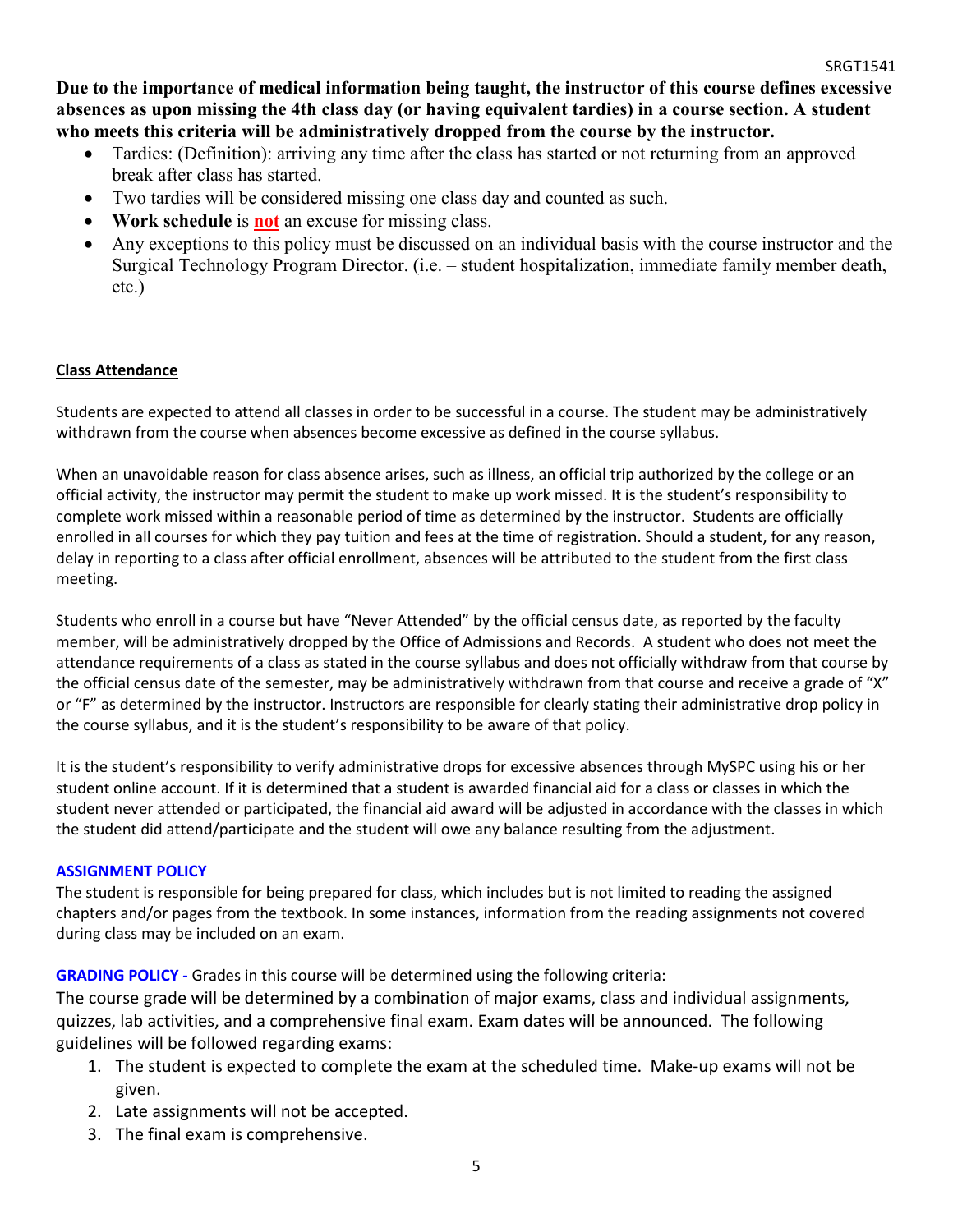4. The last three days of this course are dedicated to the Summative Lab Final due to the complexity of this final. You must be present for your scheduled exam. Students not testing may observe with permission or practice lab skill. Attendance for those class periods is not mandatory.

| (6)Homework                           |                     | <b>15%</b> |  |
|---------------------------------------|---------------------|------------|--|
| (1) Lab Skills Average                |                     | <b>15%</b> |  |
| $(6)$ Exams                           |                     |            |  |
| (1) Comprehensive Didactic Final Exam |                     |            |  |
|                                       |                     |            |  |
| <b>Grading Scale</b>                  | $90 - 100 = A$      |            |  |
|                                       | $80 - 89 = B$       |            |  |
|                                       | $75 - 79 = C$       |            |  |
|                                       | Below 75 is failing |            |  |
|                                       |                     |            |  |

A grade average of C (75) must be maintained in all Surgical Technology classes. Failure to do so will result in the student being dropped from the Program.

# **COMMUNICATION POLICY**

Electronic communication between instructor and students in this course will utilize the South Plains College "My SPC" and email systems. Instructor will not initiate communication using private email accounts. Students are encouraged to check SPC email on a regular basis.

# **FACE COVERING COURSE SYLLABUS STATEMENT**

It is the policy of South Plains College for the Fall 2020 semester that as a condition of on-campus enrollment, all students are required to engage in safe behaviors to avoid the spread of COVID-19 in the SPC community. Such behaviors specifically include the requirement that all students properly wear CDC-compliant face coverings while in SPC buildings including in classrooms, labs, hallways, and restrooms. Failure to comply with this policy may result in dismissal from the current class session. If the student refuses to leave the classroom or lab after being dismissed, the student may be referred to the Dean of Students on the Levelland campus or the Dean/Director of external centers for Student Code of Conduct Violation.

# **Dropping a class**

Students should submit a **Student [Initiated](https://forms.office.com/Pages/ResponsePage.aspx?id=ZrGRbWrP6UWeIqAmJdCCqRkmPIpp6AVCixFJfcqITt9UODExTUFXS0JOODhJOTlYM0NEV1kzRk9GMS4u) Drop Form** online**.**

**Students will not be required to obtain an instructor signature to drop**, however, we do encourage students to communicate with instructors or advisors prior to dropping a course when they are able. **There will be no charge for drops for the fall or spring semesters**.

# **Withdrawing from all classes**

If a student wishes to withdraw from all courses, they should initiate that process with the Advising Office. They can schedule an appointment with an advisor by visiting [http://www.southplainscollege.edu/admission](http://www.southplainscollege.edu/admission-aid/advising/spcadvisors.php)[aid/advising/spcadvisors.php](http://www.southplainscollege.edu/admission-aid/advising/spcadvisors.php) or by calling 806-716-2366.

# **Schedule Change (after late registration and before census date)**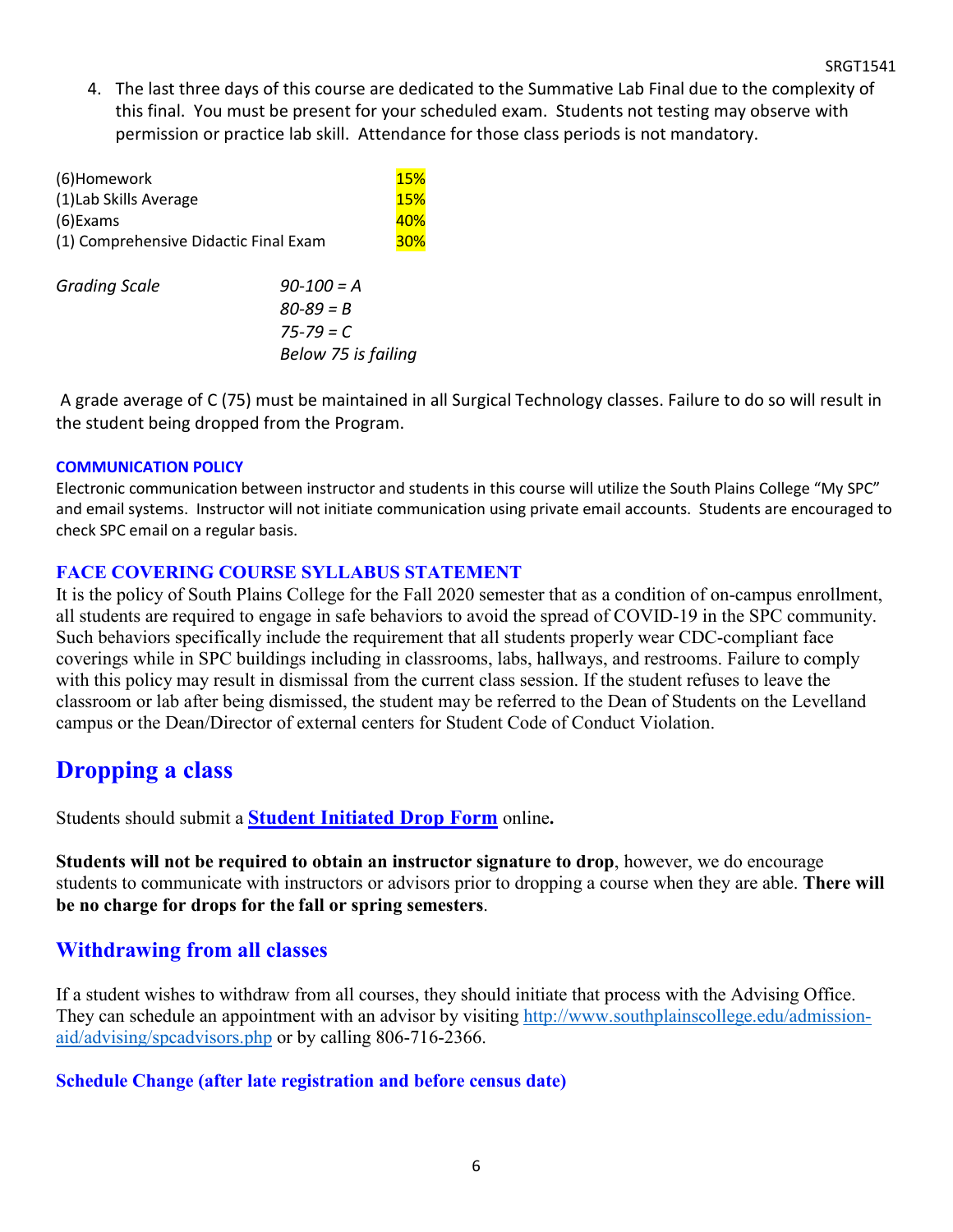To make a schedule change after late registration (August 28) and before the census date (September 9), students should submit a **[Schedule](https://forms.office.com/Pages/ResponsePage.aspx?id=ZrGRbWrP6UWeIqAmJdCCqRkmPIpp6AVCixFJfcqITt9UODIyTkRZSkFHVDNSVFRFV0g0T0tVWVAwRi4u) Change Form.**

After late registration, adding a class requires instructor approval. If a student is requesting to be added to one of your courses and you approve, please email [registrar@southplainscollege.edu](mailto:registrar@southplainscollege.edu) with your approval. This can take the place of signature on the Schedule Change Form that we have required in the past.

For additional information regarding schedule changes, drops and withdrawals, [click](http://www.southplainscollege.edu/admission-aid/apply/schedulechanges.php) here.

# **STUDENT CONDUCT**

Students in this class are expected to abide by the standards of student conduct as defined in the SPC Student Guide.

There are no stupid questions. If you have a question, please ask.

You are under no pressure to sound like a genius every time you speak! However, we do reserve the right to give you a hard time if you ask questions like "Why do we have a right or left shoe and not right or left socks?"

You are primarily in lab to practice skills, not to check and update facebook or snapchap.

Your participation in the form of questions, comments and feedback is invited and appreciated. However, every semester there's at least one person who incessantly asks questions just to try to be funny, argue, or cause trouble. Nobody appreciates this behavior and it is counterproductive. You know who you are, please leave those attributes in your car on the way into the building.

# **SPECIAL REQUIREMENTS**

**Cell Phones** – Cell phones are permitted in class and lab. They MUST be turned to silent. A student whose phone sounds during class, or is observed to be using the phone in any way without permission from the instructor will be sent home for the day with an absence.

## **CAMPUS CARRY**

Campus Concealed Carry - Texas Senate Bill - 11 (Government Code 411.2031, et al.) authorizes the carrying of a concealed handgun in South Plains College buildings only by persons who have been issued and are in possession of a Texas License to Carry a Handgun. Qualified law enforcement officers or those who are otherwise authorized to carry a concealed handgun in the State of Texas are also permitted to do so. Pursuant to Penal Code (PC) 46.035 and South Plains College policy, license holders may not carry a concealed handgun in restricted locations. For a list of locations, please refer to the SPC policy at: [\(http://www.southplainscollege.edu/human\\_resources/policy\\_procedure/hhc.php\)](http://www.southplainscollege.edu/human_resources/policy_procedure/hhc.php) Pursuant to PC 46.035, the open carrying of handguns is prohibited on all South Plains College campuses. Report violations to the College Police Department at 806-716-2396 or 9-1-1.

# **SPECIAL REQUIREMENTS (\*Read Carefully)**

- Students must present the signature page acknowledging that the student has read and understands the content of syllabus, program and clinical handbook, grievance policy, and appeals process.
- **These signature pages are due by Sunday of the first week of classes.**
- **Cell Phones** Cell phones are to be turned OFF or silenced during scheduled class periods. **Text messaging is not allowed during scheduled class/lab times.** Cell phones are to be used outside the classroom or lab only on designated breaks. Students are not allowed to have cell phones on their person during exams.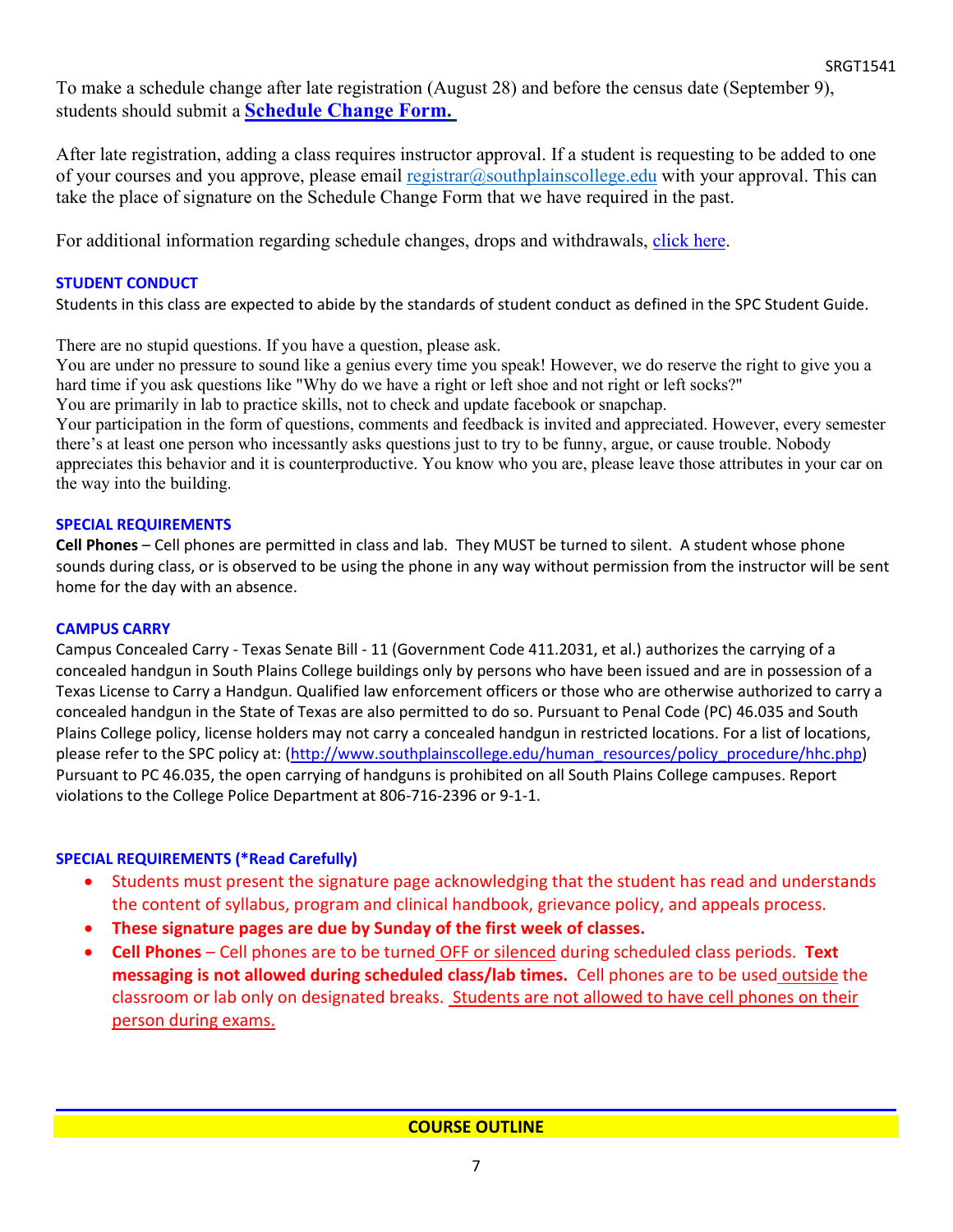# *Course Outline is subject to change by instructor*

# **Lecture Topics**

- A. Diagnostic Procedures
- B. General Surgery
- C. Genitourinary Surgery
- D. Oral/Maxillofacial Surgery
- E. Plastic/Reconstructive Surgery
- F. Ophthalmic Surgery
- G. Hemostasis/Intraoperative Emergencies

| <b>CLASSROOM / ONLINE WORK</b>                      | <b>LABORTORY SCHEDULE</b>                                   |
|-----------------------------------------------------|-------------------------------------------------------------|
|                                                     | (Tuesday)                                                   |
| WEEK 1:1/18-23/2022: Syllabus, Questions and Answer | Tuesday:                                                    |
| WEEK 2:1/24-1/30:                                   | Tuesday: Review Skills                                      |
| 1/25 Chapter 13 - Diagnostic Procedures             |                                                             |
| <b>Sources of Patient Data</b>                      |                                                             |
| Diagnostic Imaging                                  |                                                             |
| Laboratory Reports                                  |                                                             |
| <b>Electrodiagnostic Studies</b>                    |                                                             |
| <b>Pulmonary Diagnosis</b>                          |                                                             |
| Endoscopy                                           |                                                             |
| Plethysmography and                                 |                                                             |
| Phleborheography                                    |                                                             |
| <b>MindTap Due: Sunday</b>                          |                                                             |
| WEEK 3:1/31-2/6:<br><b>Chapter 13 Exam</b>          | Tuesday: Show Lab Final / Review                            |
| 2/1 Chapter 14 - General Surgery                    |                                                             |
| Anatomy                                             |                                                             |
| <b>General Instrumentation</b>                      |                                                             |
| Room Set up                                         |                                                             |
| Positioning                                         |                                                             |
| <b>Draping</b>                                      |                                                             |
| Incisions                                           |                                                             |
| Laparotomy Opening and                              |                                                             |
| Closure                                             |                                                             |
| WEEK 4:2/7-2/13<br>2/8 Finish Chapter 14            | Tuesday: Loading Supplies/ Pouring<br>Meds/ Drawing Up Meds |
| Hernias                                             |                                                             |
| <b>Alimentary Canal Surgery</b>                     |                                                             |
| Stomas                                              |                                                             |
| Surgery of the Pancreas and<br>Spleen               |                                                             |
| Vascular and other procedures                       |                                                             |
| <b>Breast surgery</b>                               |                                                             |
| Thyroid, Parathyroid, Tracheal                      |                                                             |
| Surgery                                             |                                                             |
| <b>MindTap Due Sunday</b>                           |                                                             |
| WEEK 5:2/14-2/20                                    | Tuesday: Gown and Gloving Surgeon                           |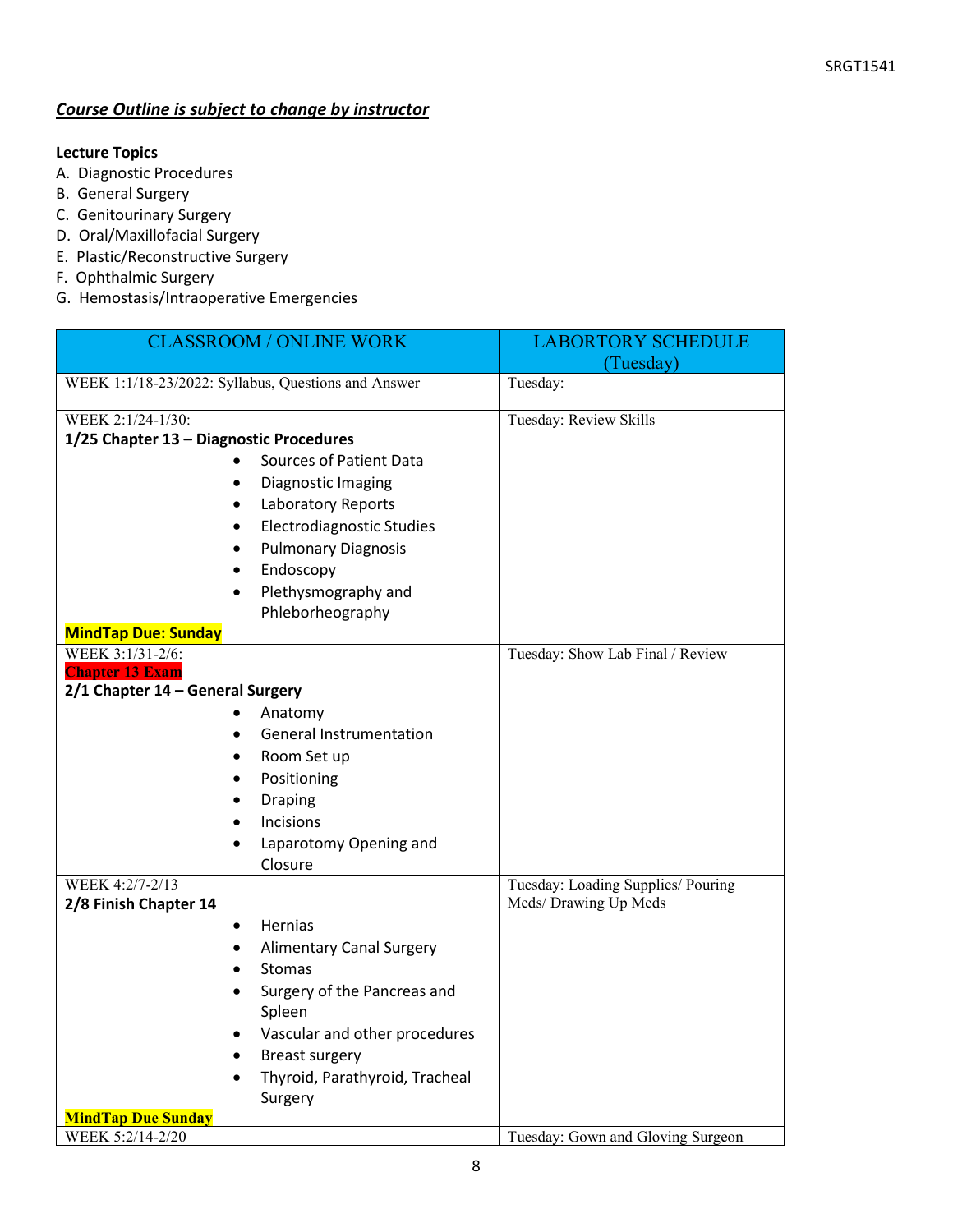| 2/15 Chapter 20 - Genitourinary Surgery<br>Anatomy<br>Adrenal gland pathology<br>Urinary pathology<br>Male reproductive pathology<br>Diagnostics<br>Special Equipment, Instruments<br>and supplies<br>Pre-op and Intra-op<br>preparation<br>WEEK 6:2/21-2/27<br>Tuesday: Passing Instruments<br>2/22 Finish Chapter 20<br>Incisions<br><b>Surgical Procedures</b><br><b>Special Considerations</b><br><b>MindTap Due Sunday</b><br>WEEK 7:2/28-3/6<br>Tuesday: Breaking down Set-up and<br>Gown Removal<br><b>Chapter 20 Exam</b><br>2/29 Chapter 18 - Oral and Maxillofacial Surgery<br>Oral Anatomy<br>Oral pathology<br>Diagnostics<br><b>Oral Procedures</b><br><b>Maxillofacial Procedures</b><br>MindTap Due AND ONLINE EXAM by Sunday<br>WEEK 8:3/7-3/13<br>Tuesday: Hospital Visit (Pending)<br>3/8 Chapter 19 - Plastic and Reconstructive Surgery<br>Anatomy<br>Pathology<br>Diagnostics<br>Special Instrumentation,<br>Supplies, Drugs and Equipment<br><b>Special Considerations</b><br>3/14-3/20 SPRING BREAK<br>WEEK 9:3/21-3/27<br>Tuesday: Extremity Draping and Prepping<br>3/22 Finish Chapter 19<br>Surgical Intervention<br><b>MindTap Due and ONLINE EXAM Sunday</b><br>WEEK 10:3/28-4/3<br>Tuesday: Lithotomy Draping and<br>Prepping<br>3/29 Chapter 16 - Ophthalmic Surgery<br>Anatomy<br>Pathology<br><b>Drugs</b><br><b>Special Considerations</b><br>WEEK 11:4/4-4/6<br>Tuesday: Group 1 Review/Check offs<br>4/5 Finish Chapter 16<br><b>Surgical Interventions</b><br><b>MindTap Due</b><br>WEEK 12:4/11-4/7<br>Tuesday: Laparoscopic Passing | <b>Chapter 14 Exam</b> |  |
|----------------------------------------------------------------------------------------------------------------------------------------------------------------------------------------------------------------------------------------------------------------------------------------------------------------------------------------------------------------------------------------------------------------------------------------------------------------------------------------------------------------------------------------------------------------------------------------------------------------------------------------------------------------------------------------------------------------------------------------------------------------------------------------------------------------------------------------------------------------------------------------------------------------------------------------------------------------------------------------------------------------------------------------------------------------------------------------------------------------------------------------------------------------------------------------------------------------------------------------------------------------------------------------------------------------------------------------------------------------------------------------------------------------------------------------------------------------------------------------------------------------------------------------------------------------------------|------------------------|--|
|                                                                                                                                                                                                                                                                                                                                                                                                                                                                                                                                                                                                                                                                                                                                                                                                                                                                                                                                                                                                                                                                                                                                                                                                                                                                                                                                                                                                                                                                                                                                                                            |                        |  |
|                                                                                                                                                                                                                                                                                                                                                                                                                                                                                                                                                                                                                                                                                                                                                                                                                                                                                                                                                                                                                                                                                                                                                                                                                                                                                                                                                                                                                                                                                                                                                                            |                        |  |
|                                                                                                                                                                                                                                                                                                                                                                                                                                                                                                                                                                                                                                                                                                                                                                                                                                                                                                                                                                                                                                                                                                                                                                                                                                                                                                                                                                                                                                                                                                                                                                            |                        |  |
|                                                                                                                                                                                                                                                                                                                                                                                                                                                                                                                                                                                                                                                                                                                                                                                                                                                                                                                                                                                                                                                                                                                                                                                                                                                                                                                                                                                                                                                                                                                                                                            |                        |  |
|                                                                                                                                                                                                                                                                                                                                                                                                                                                                                                                                                                                                                                                                                                                                                                                                                                                                                                                                                                                                                                                                                                                                                                                                                                                                                                                                                                                                                                                                                                                                                                            |                        |  |
|                                                                                                                                                                                                                                                                                                                                                                                                                                                                                                                                                                                                                                                                                                                                                                                                                                                                                                                                                                                                                                                                                                                                                                                                                                                                                                                                                                                                                                                                                                                                                                            |                        |  |
|                                                                                                                                                                                                                                                                                                                                                                                                                                                                                                                                                                                                                                                                                                                                                                                                                                                                                                                                                                                                                                                                                                                                                                                                                                                                                                                                                                                                                                                                                                                                                                            |                        |  |
|                                                                                                                                                                                                                                                                                                                                                                                                                                                                                                                                                                                                                                                                                                                                                                                                                                                                                                                                                                                                                                                                                                                                                                                                                                                                                                                                                                                                                                                                                                                                                                            |                        |  |
|                                                                                                                                                                                                                                                                                                                                                                                                                                                                                                                                                                                                                                                                                                                                                                                                                                                                                                                                                                                                                                                                                                                                                                                                                                                                                                                                                                                                                                                                                                                                                                            |                        |  |
|                                                                                                                                                                                                                                                                                                                                                                                                                                                                                                                                                                                                                                                                                                                                                                                                                                                                                                                                                                                                                                                                                                                                                                                                                                                                                                                                                                                                                                                                                                                                                                            |                        |  |
|                                                                                                                                                                                                                                                                                                                                                                                                                                                                                                                                                                                                                                                                                                                                                                                                                                                                                                                                                                                                                                                                                                                                                                                                                                                                                                                                                                                                                                                                                                                                                                            |                        |  |
|                                                                                                                                                                                                                                                                                                                                                                                                                                                                                                                                                                                                                                                                                                                                                                                                                                                                                                                                                                                                                                                                                                                                                                                                                                                                                                                                                                                                                                                                                                                                                                            |                        |  |
|                                                                                                                                                                                                                                                                                                                                                                                                                                                                                                                                                                                                                                                                                                                                                                                                                                                                                                                                                                                                                                                                                                                                                                                                                                                                                                                                                                                                                                                                                                                                                                            |                        |  |
|                                                                                                                                                                                                                                                                                                                                                                                                                                                                                                                                                                                                                                                                                                                                                                                                                                                                                                                                                                                                                                                                                                                                                                                                                                                                                                                                                                                                                                                                                                                                                                            |                        |  |
|                                                                                                                                                                                                                                                                                                                                                                                                                                                                                                                                                                                                                                                                                                                                                                                                                                                                                                                                                                                                                                                                                                                                                                                                                                                                                                                                                                                                                                                                                                                                                                            |                        |  |
|                                                                                                                                                                                                                                                                                                                                                                                                                                                                                                                                                                                                                                                                                                                                                                                                                                                                                                                                                                                                                                                                                                                                                                                                                                                                                                                                                                                                                                                                                                                                                                            |                        |  |
|                                                                                                                                                                                                                                                                                                                                                                                                                                                                                                                                                                                                                                                                                                                                                                                                                                                                                                                                                                                                                                                                                                                                                                                                                                                                                                                                                                                                                                                                                                                                                                            |                        |  |
|                                                                                                                                                                                                                                                                                                                                                                                                                                                                                                                                                                                                                                                                                                                                                                                                                                                                                                                                                                                                                                                                                                                                                                                                                                                                                                                                                                                                                                                                                                                                                                            |                        |  |
|                                                                                                                                                                                                                                                                                                                                                                                                                                                                                                                                                                                                                                                                                                                                                                                                                                                                                                                                                                                                                                                                                                                                                                                                                                                                                                                                                                                                                                                                                                                                                                            |                        |  |
|                                                                                                                                                                                                                                                                                                                                                                                                                                                                                                                                                                                                                                                                                                                                                                                                                                                                                                                                                                                                                                                                                                                                                                                                                                                                                                                                                                                                                                                                                                                                                                            |                        |  |
|                                                                                                                                                                                                                                                                                                                                                                                                                                                                                                                                                                                                                                                                                                                                                                                                                                                                                                                                                                                                                                                                                                                                                                                                                                                                                                                                                                                                                                                                                                                                                                            |                        |  |
|                                                                                                                                                                                                                                                                                                                                                                                                                                                                                                                                                                                                                                                                                                                                                                                                                                                                                                                                                                                                                                                                                                                                                                                                                                                                                                                                                                                                                                                                                                                                                                            |                        |  |
|                                                                                                                                                                                                                                                                                                                                                                                                                                                                                                                                                                                                                                                                                                                                                                                                                                                                                                                                                                                                                                                                                                                                                                                                                                                                                                                                                                                                                                                                                                                                                                            |                        |  |
|                                                                                                                                                                                                                                                                                                                                                                                                                                                                                                                                                                                                                                                                                                                                                                                                                                                                                                                                                                                                                                                                                                                                                                                                                                                                                                                                                                                                                                                                                                                                                                            |                        |  |
|                                                                                                                                                                                                                                                                                                                                                                                                                                                                                                                                                                                                                                                                                                                                                                                                                                                                                                                                                                                                                                                                                                                                                                                                                                                                                                                                                                                                                                                                                                                                                                            |                        |  |
|                                                                                                                                                                                                                                                                                                                                                                                                                                                                                                                                                                                                                                                                                                                                                                                                                                                                                                                                                                                                                                                                                                                                                                                                                                                                                                                                                                                                                                                                                                                                                                            |                        |  |
|                                                                                                                                                                                                                                                                                                                                                                                                                                                                                                                                                                                                                                                                                                                                                                                                                                                                                                                                                                                                                                                                                                                                                                                                                                                                                                                                                                                                                                                                                                                                                                            |                        |  |
|                                                                                                                                                                                                                                                                                                                                                                                                                                                                                                                                                                                                                                                                                                                                                                                                                                                                                                                                                                                                                                                                                                                                                                                                                                                                                                                                                                                                                                                                                                                                                                            |                        |  |
|                                                                                                                                                                                                                                                                                                                                                                                                                                                                                                                                                                                                                                                                                                                                                                                                                                                                                                                                                                                                                                                                                                                                                                                                                                                                                                                                                                                                                                                                                                                                                                            |                        |  |
|                                                                                                                                                                                                                                                                                                                                                                                                                                                                                                                                                                                                                                                                                                                                                                                                                                                                                                                                                                                                                                                                                                                                                                                                                                                                                                                                                                                                                                                                                                                                                                            |                        |  |
|                                                                                                                                                                                                                                                                                                                                                                                                                                                                                                                                                                                                                                                                                                                                                                                                                                                                                                                                                                                                                                                                                                                                                                                                                                                                                                                                                                                                                                                                                                                                                                            |                        |  |
|                                                                                                                                                                                                                                                                                                                                                                                                                                                                                                                                                                                                                                                                                                                                                                                                                                                                                                                                                                                                                                                                                                                                                                                                                                                                                                                                                                                                                                                                                                                                                                            |                        |  |
|                                                                                                                                                                                                                                                                                                                                                                                                                                                                                                                                                                                                                                                                                                                                                                                                                                                                                                                                                                                                                                                                                                                                                                                                                                                                                                                                                                                                                                                                                                                                                                            |                        |  |
|                                                                                                                                                                                                                                                                                                                                                                                                                                                                                                                                                                                                                                                                                                                                                                                                                                                                                                                                                                                                                                                                                                                                                                                                                                                                                                                                                                                                                                                                                                                                                                            |                        |  |
|                                                                                                                                                                                                                                                                                                                                                                                                                                                                                                                                                                                                                                                                                                                                                                                                                                                                                                                                                                                                                                                                                                                                                                                                                                                                                                                                                                                                                                                                                                                                                                            |                        |  |
|                                                                                                                                                                                                                                                                                                                                                                                                                                                                                                                                                                                                                                                                                                                                                                                                                                                                                                                                                                                                                                                                                                                                                                                                                                                                                                                                                                                                                                                                                                                                                                            |                        |  |
|                                                                                                                                                                                                                                                                                                                                                                                                                                                                                                                                                                                                                                                                                                                                                                                                                                                                                                                                                                                                                                                                                                                                                                                                                                                                                                                                                                                                                                                                                                                                                                            |                        |  |
|                                                                                                                                                                                                                                                                                                                                                                                                                                                                                                                                                                                                                                                                                                                                                                                                                                                                                                                                                                                                                                                                                                                                                                                                                                                                                                                                                                                                                                                                                                                                                                            |                        |  |
|                                                                                                                                                                                                                                                                                                                                                                                                                                                                                                                                                                                                                                                                                                                                                                                                                                                                                                                                                                                                                                                                                                                                                                                                                                                                                                                                                                                                                                                                                                                                                                            |                        |  |
|                                                                                                                                                                                                                                                                                                                                                                                                                                                                                                                                                                                                                                                                                                                                                                                                                                                                                                                                                                                                                                                                                                                                                                                                                                                                                                                                                                                                                                                                                                                                                                            |                        |  |
|                                                                                                                                                                                                                                                                                                                                                                                                                                                                                                                                                                                                                                                                                                                                                                                                                                                                                                                                                                                                                                                                                                                                                                                                                                                                                                                                                                                                                                                                                                                                                                            |                        |  |
|                                                                                                                                                                                                                                                                                                                                                                                                                                                                                                                                                                                                                                                                                                                                                                                                                                                                                                                                                                                                                                                                                                                                                                                                                                                                                                                                                                                                                                                                                                                                                                            |                        |  |
|                                                                                                                                                                                                                                                                                                                                                                                                                                                                                                                                                                                                                                                                                                                                                                                                                                                                                                                                                                                                                                                                                                                                                                                                                                                                                                                                                                                                                                                                                                                                                                            |                        |  |
|                                                                                                                                                                                                                                                                                                                                                                                                                                                                                                                                                                                                                                                                                                                                                                                                                                                                                                                                                                                                                                                                                                                                                                                                                                                                                                                                                                                                                                                                                                                                                                            |                        |  |
|                                                                                                                                                                                                                                                                                                                                                                                                                                                                                                                                                                                                                                                                                                                                                                                                                                                                                                                                                                                                                                                                                                                                                                                                                                                                                                                                                                                                                                                                                                                                                                            |                        |  |
|                                                                                                                                                                                                                                                                                                                                                                                                                                                                                                                                                                                                                                                                                                                                                                                                                                                                                                                                                                                                                                                                                                                                                                                                                                                                                                                                                                                                                                                                                                                                                                            |                        |  |
|                                                                                                                                                                                                                                                                                                                                                                                                                                                                                                                                                                                                                                                                                                                                                                                                                                                                                                                                                                                                                                                                                                                                                                                                                                                                                                                                                                                                                                                                                                                                                                            |                        |  |
|                                                                                                                                                                                                                                                                                                                                                                                                                                                                                                                                                                                                                                                                                                                                                                                                                                                                                                                                                                                                                                                                                                                                                                                                                                                                                                                                                                                                                                                                                                                                                                            |                        |  |
|                                                                                                                                                                                                                                                                                                                                                                                                                                                                                                                                                                                                                                                                                                                                                                                                                                                                                                                                                                                                                                                                                                                                                                                                                                                                                                                                                                                                                                                                                                                                                                            |                        |  |
|                                                                                                                                                                                                                                                                                                                                                                                                                                                                                                                                                                                                                                                                                                                                                                                                                                                                                                                                                                                                                                                                                                                                                                                                                                                                                                                                                                                                                                                                                                                                                                            |                        |  |
|                                                                                                                                                                                                                                                                                                                                                                                                                                                                                                                                                                                                                                                                                                                                                                                                                                                                                                                                                                                                                                                                                                                                                                                                                                                                                                                                                                                                                                                                                                                                                                            |                        |  |
|                                                                                                                                                                                                                                                                                                                                                                                                                                                                                                                                                                                                                                                                                                                                                                                                                                                                                                                                                                                                                                                                                                                                                                                                                                                                                                                                                                                                                                                                                                                                                                            |                        |  |
|                                                                                                                                                                                                                                                                                                                                                                                                                                                                                                                                                                                                                                                                                                                                                                                                                                                                                                                                                                                                                                                                                                                                                                                                                                                                                                                                                                                                                                                                                                                                                                            |                        |  |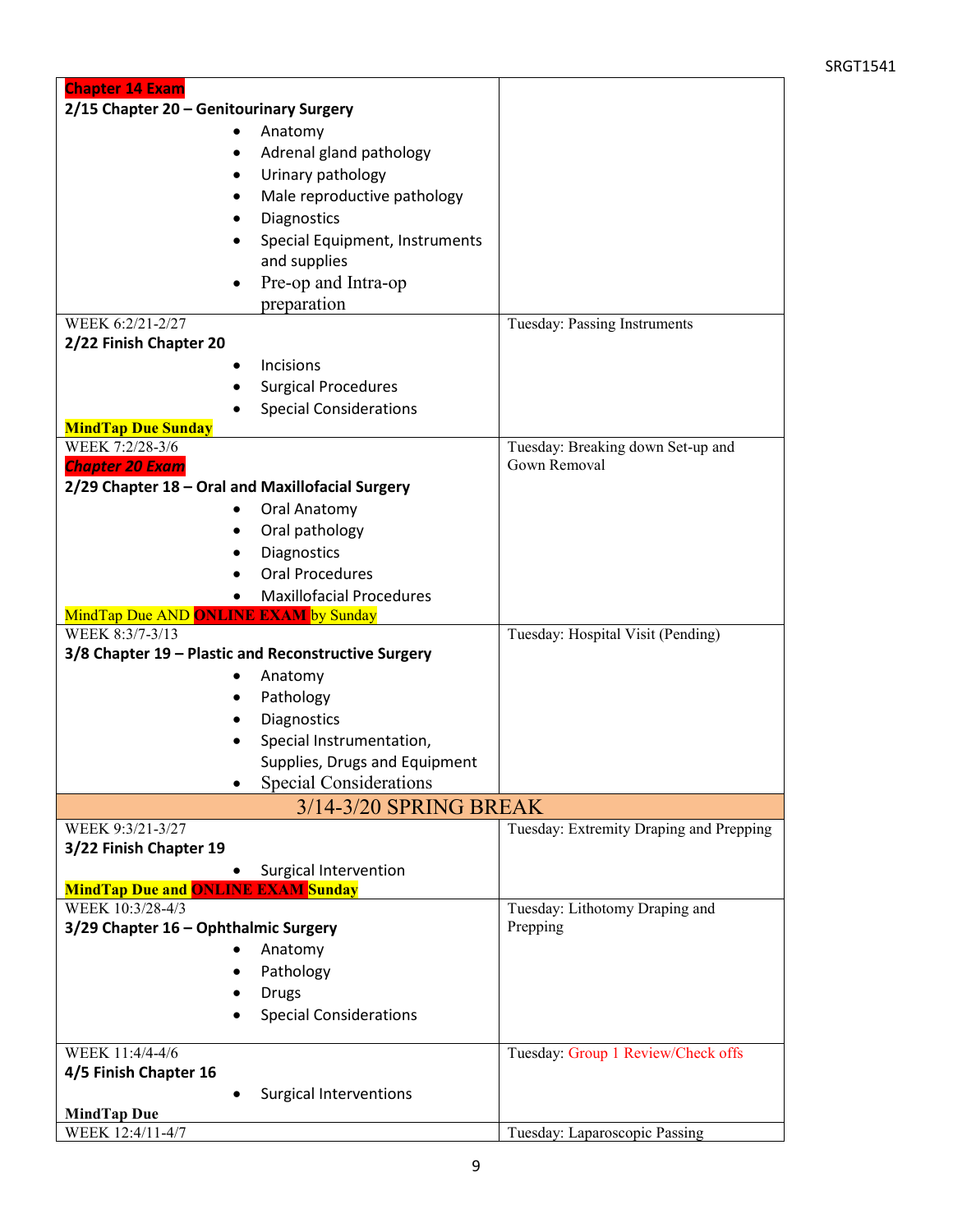#### SRGT1541

| <b>Chapter 16 Exam</b>                               |                                  |                     |  |
|------------------------------------------------------|----------------------------------|---------------------|--|
| 4/12 Chapter 8 - Hemostasis and Emergency Situations |                                  |                     |  |
|                                                      | Hemostasis/blood replacement     |                     |  |
|                                                      | Indications of emergencies       |                     |  |
|                                                      | Objectives and priorities        |                     |  |
|                                                      | <b>EMS</b>                       |                     |  |
|                                                      |                                  |                     |  |
| WEEK 13:4/18-4/24                                    |                                  | Tuesday: Mock Final |  |
| 4/19 Finish Chapter 8                                |                                  |                     |  |
|                                                      | <b>CPR</b><br>$\bullet$          |                     |  |
|                                                      | MH - Malignant Hyperthermia      |                     |  |
|                                                      | Disseminated Intravascular       |                     |  |
|                                                      |                                  |                     |  |
|                                                      | Coagulation                      |                     |  |
|                                                      | Syncope                          |                     |  |
|                                                      | Convulsions/Seizure/Anaphylaxis  |                     |  |
|                                                      | Radiological/Chemical/Biological |                     |  |
|                                                      | Warfare                          |                     |  |
| MindTap Due Sunday                                   |                                  |                     |  |
| WEEK 14:4/25-5/1:                                    |                                  | Tuesday: Mock Final |  |
| 4/26 Chapter 8 Exam                                  |                                  |                     |  |
| Mock Final                                           |                                  |                     |  |
| WEEK 15: 5/2-5/8:                                    |                                  | Tuesday: Mock Final |  |
| 5/3 Mock Final                                       |                                  |                     |  |
| Week 16 FINALS: 5/9-5/12:                            |                                  | Tuesday: Lab Final  |  |
| 5/10 COMPREHENSIVE FINAL EXAM                        |                                  |                     |  |
| <b>Lab Final</b>                                     |                                  |                     |  |
|                                                      |                                  |                     |  |
| <b>MAY 11: COMPLETE PAPERWORK</b>                    |                                  |                     |  |

### **ACCOMMODATIONS**

#### **4.1.1.1. DIVERSITY STATEMENT**

In this class, the teacher will establish and support an environment that values and nurtures individual and group differences and encourages engagement and interaction. Understanding and respecting multiple experiences and perspectives will serve to challenge and stimulate all of us to learn about others, about the larger world and about ourselves. By promoting diversity and intellectual exchange, we will not only mirror society as it is, but also model society as it should and can be.

#### **4.1.1.2. DISABILITIES STATEMENT**

Students with disabilities, including but not limited to physical, psychiatric, or learning disabilities, who wish to request accommodations in this class should notify the Disability Services Office early in the semester so that the appropriate arrangements may be made. In accordance with federal law, a student requesting accommodations must provide acceptable documentation of his/her disability to the Disability Services Office. For more information, call or visit the Disability Services Office at Levelland (Student Health & Wellness Office) 806-716-2577, Reese Center (Building 8) 806- 716-4675, or Plainview Center (Main Office) 806-716-4302 or 806-296-9611.

#### **4.1.1.3 NON-DISCRIMINATION STATEMENT**

South Plains College does not discriminate on the basis of race, color, national origin, sex, disability or age in its programs and activities. The following person has been designated to handle inquiries regarding the non-discrimination policies: Vice President for Student Affairs, South Plains College, 1401 College Avenue, Box 5, Levelland, TX 79336. Phone number 806-716-2360.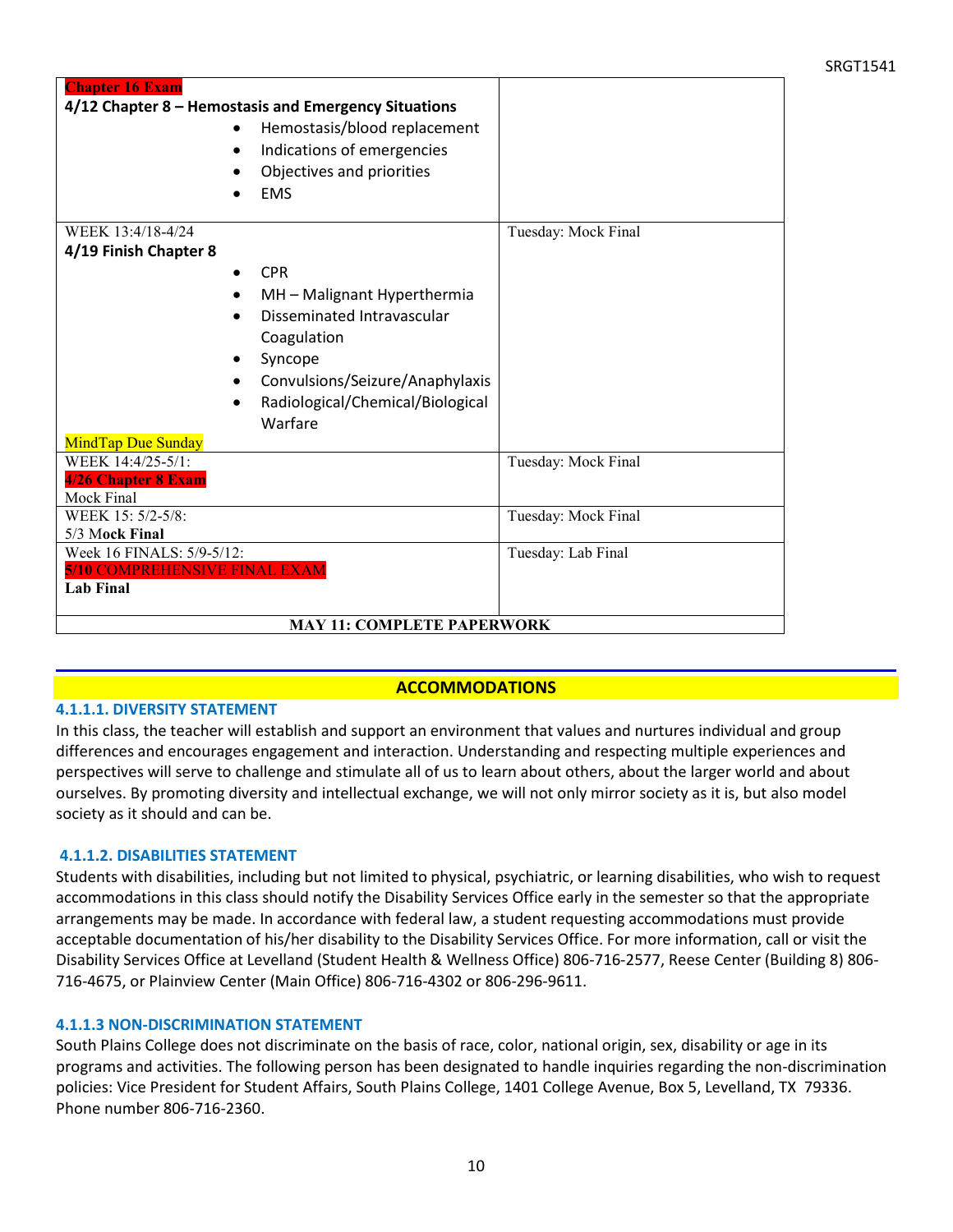### **4.1.1.4 TITLE IX PREGNANCY ACCOMMODATIONS STATEMENT**

If you are pregnant, or have given birth within six months, Under Title IX you have a right to reasonable accommodations to help continue your education. To [activate](http://www.southplainscollege.edu/employees/manualshandbooks/facultyhandbook/sec4.php) accommodations you must submit a Title IX pregnancy accommodations request, along with specific medical documentation, to the Director of Health and Wellness. Once approved, notification will be sent to the student and instructors. It is the student's responsibility to work with the instructor to arrange accommodations. Contact the Director of Health and Wellness at 806-716-2362 or [email](http://www.southplainscollege.edu/employees/manualshandbooks/facultyhandbook/sec4.php) [cgilster@southplainscollege.edu](mailto:cgilster@southplainscollege.edu) for assistance.

### **4.1.1.5 OPTIONAL STATEMENT - CAMPUS [CONCEALED CARRY](http://www.southplainscollege.edu/employees/manualshandbooks/facultyhandbook/sec4.php) STATEMENT**

Texas Senate Bill - 11 (Government Code 411.2031, et al.) authorizes the carrying of a concealed handgun in South Plains College buildings only by persons who have been issued and are in possession of a Texas License to Carry a Handgun. Qualified law enforcement officers or those who are otherwise authorized to carry a concealed handgun in the State of Texas are also permitted to do so. Pursuant to Penal Code (PC) 46.035 and South Plains College policy, license holders may not carry a concealed handgun in restricted locations. For a list of locations and Frequently Asked Questions, please refer to the Campus Carry page at: <http://www.southplainscollege.edu/campuscarry.php>

Pursuant to PC 46.035, the open carrying of handguns is prohibited on all South Plains College campuses. Report violations to the College Police Department at 806-716-2396 or 9-1-1.

### **FOUNDATION SKILLS**

### **BASIC SKILLS–Reads, Writes, Performs Arithmetic and Mathematical Operations, Listens and Speaks**

F-1 Reading–locates, understands, and interprets written information in prose and in documents such as manuals, graphs, and schedules.

F-2 Writing–communicates thoughts, ideas, information and messages in writing and creates documents such as letters, directions, manuals, reports, graphs, and flow charts.

F-3 Arithmetic–performs basic computations; uses basic numerical concepts such as whole numbers, etc.

F-4 Mathematics–approaches practical problems by choosing appropriately from a variety of mathematical techniques.

F-5 Listening–receives, attends to, interprets, and responds to verbal messages and other cues.

F-6 Speaking–organizes ideas and communicates orally.

# **THINKING SKILLS–Thinks Creatively, Makes Decisions, Solves Problems, Visualizes and Knows How to Learn and Reason**

F-7 Creative Thinking–generates new ideas.

F-8 Decision-Making–specifies goals and constraints, generates alternatives, considers risks, evaluates and chooses best alternative.

F-9 Problem Solving–recognizes problems, devises and implements plan of action.

F-10 Seeing Things in the Mind's Eye–organizes and processes symbols, pictures, graphs, objects, and other information.

F-11 Knowing How to Learn–uses efficient learning techniques to acquire and apply new knowledge and skills. F-12 Reasoning–discovers a rule or principle underlying the relationship between two or more objects and applies it when solving a problem.

# **PERSONAL QUALITIES–Displays Responsibility, Self-Esteem, Sociability, Self-Management, Integrity and Honesty**

F-13 Responsibility–exerts a high level of effort and perseveres towards goal attainment.

F-14 Self-Esteem–believes in own self-worth and maintains a positive view of self.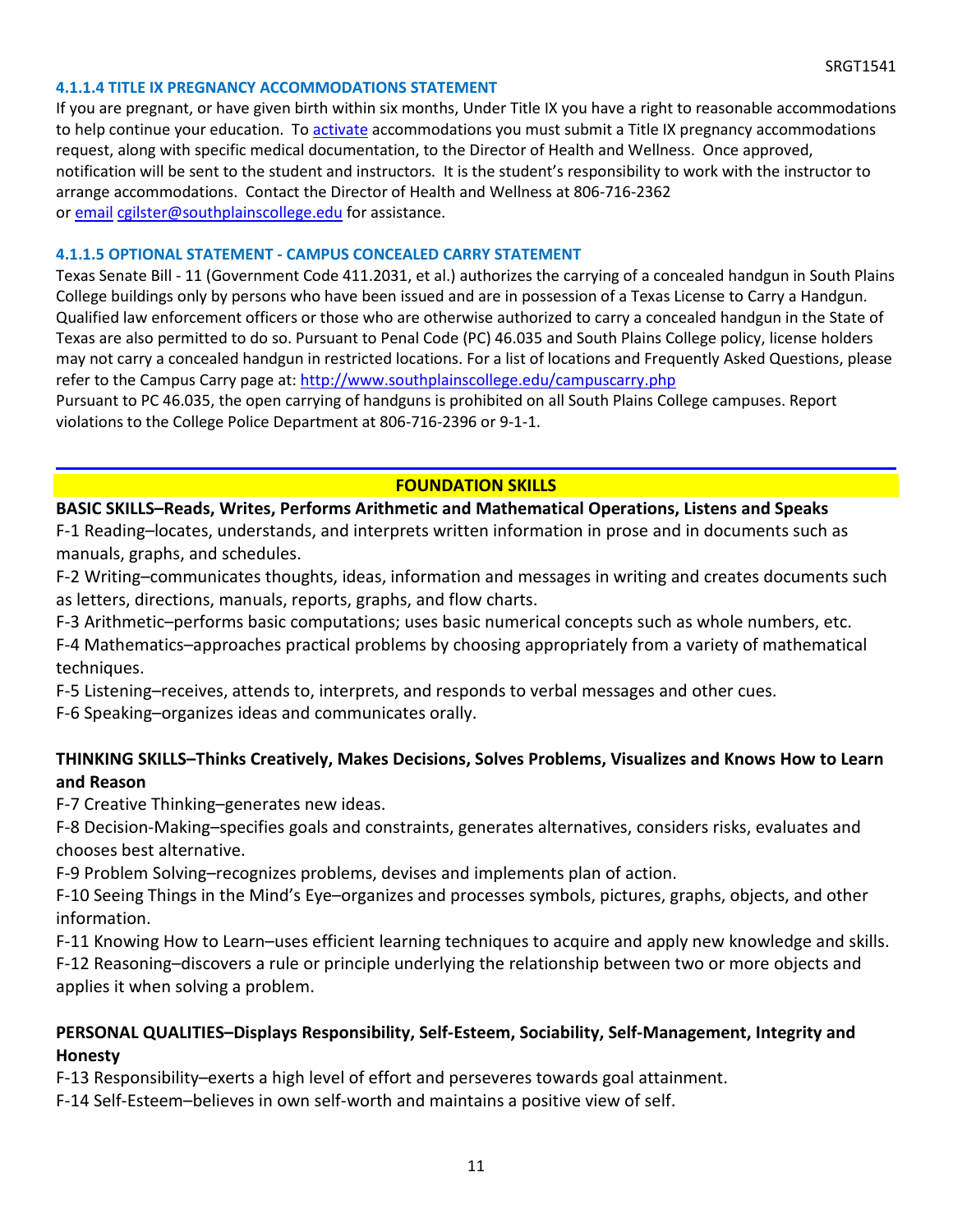F-15 Sociability–demonstrates understanding, friendliness, adaptability, empathy and politeness in group settings.

F-16 Self-Management–assesses self accurately, sets personal goals, monitors progress and exhibits selfcontrol.

F-17 Integrity/Honesty–chooses ethical courses of action.

# **SCANS COMPETENCIES**

C-1 **TIME** - Selects goal - relevant activities, ranks them, allocates time, prepares and follows schedules.

C-2 **MONEY** - Uses or prepares budgets, makes forecasts, keeps records and makes adjustments to meet objectives.

C-3 **MATERIALS AND FACILITIES** - Acquires, stores, allocates, and uses materials or space efficiently.

C-4 **HUMAN RESOURCES** - Assesses skills and distributes work accordingly, evaluates performances and provides feedback.

# **INFORMATION - Acquires and Uses Information**

C-5 Acquires and evaluates information.

- C-6 Organizes and maintains information.
- C-7 Interprets and communicates information.
- C-8 Uses computers to process information.

# **INTERPERSONAL–Works With Others**

C-9 Participates as members of a team and contributes to group effort.

- C-10 Teaches others new skills.
- C-11 Serves Clients/Customers–works to satisfy customer's expectations.

C-12 Exercises Leadership–communicates ideas to justify position, persuades and convinces others, responsibly challenges existing procedures and policies.

C-13 Negotiates-works toward agreements involving exchanges of resources; resolves divergent interests.

C-14 Works With Diversity–works well with men and women from diverse backgrounds.

# **SYSTEMS–Understands Complex Interrelationships**

C-15 Understands Systems–knows how social, organizational, and technological systems work and operates effectively with them.

C-16 Monitors and Corrects Performance–distinguishes trends, predicts impacts on system operations, diagnoses systems performance and corrects malfunctions.

C-17 Improves or Designs Systems–suggests modifications to existing systems and develops new or alternative systems to improve performance.

# **TECHNOLOGY–Works with a Variety of Technologies**

C-18 Selects Technology–chooses procedures, tools, or equipment, including computers and related technologies.

C-19 Applies Technology to Task–understands overall intent and proper procedures for setup and operation of equipment.

C-20 Maintains and Troubleshoots Equipment–prevents, identifies, or solves problems with equipment, including computers and other technologies.